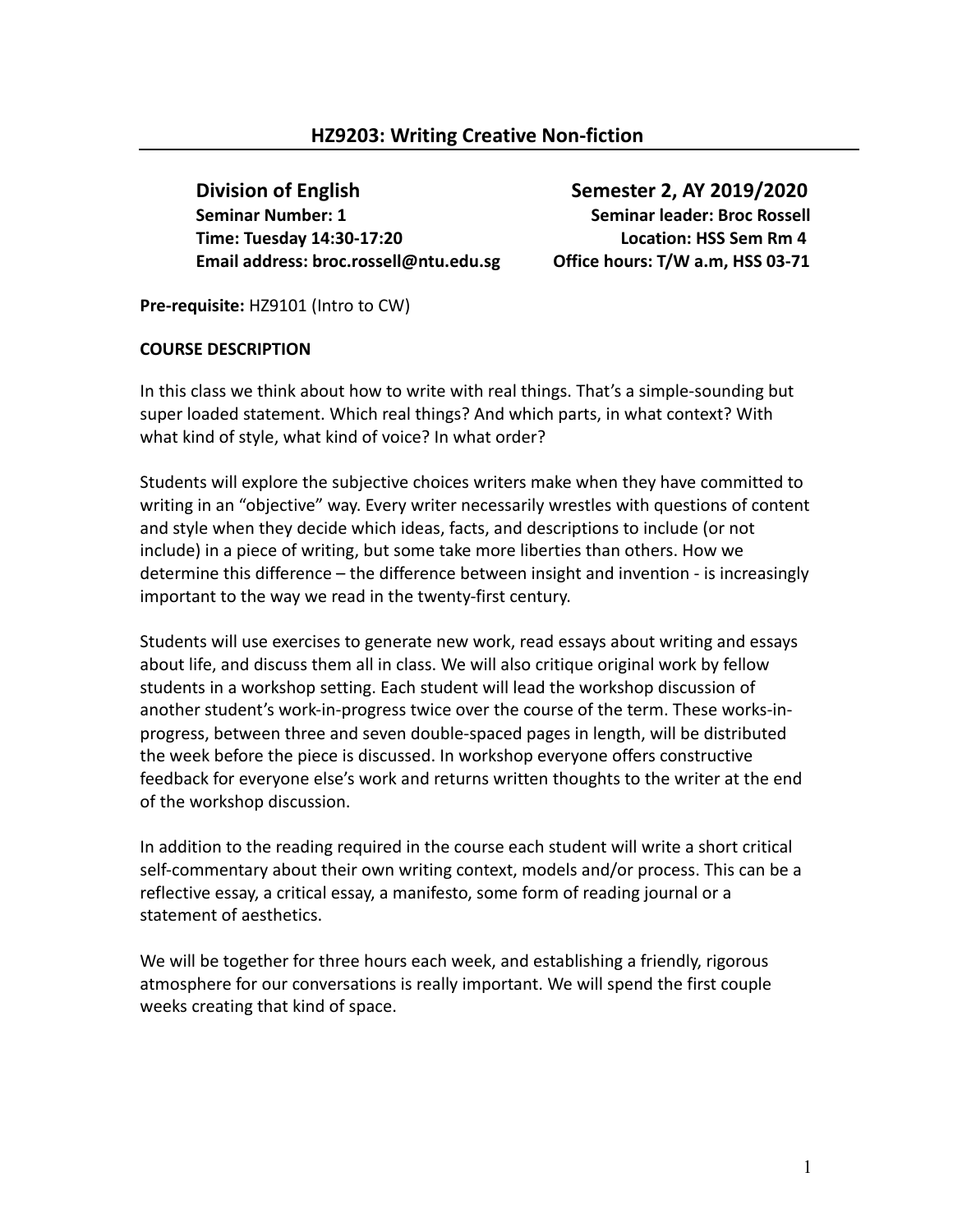#### **CONTENT**

| <b>Week/Date</b>     | Topic*                          | Reading*               |
|----------------------|---------------------------------|------------------------|
| $\mathbf{1}$         | Introduction to the Course      | (Heraclitus, handouts) |
| Jan 14 <sup>th</sup> |                                 |                        |
| $\overline{2}$       | On Keeping a journal            | Sei Shonagon           |
| 21 <sup>st</sup>     | On Voice                        | Karr                   |
| 3                    | On Character                    | Lopate                 |
| 28 <sup>th</sup>     |                                 |                        |
| 4                    | On Context and History          | Jin                    |
| Feb 4 <sup>th</sup>  | Workshop                        |                        |
| 5                    | The Essay                       | Montaigne              |
| 11 <sup>th</sup>     | Workshop                        |                        |
| 6                    | The Lyric Essay                 | Rueffle                |
| 18 <sup>th</sup>     | Workshop                        |                        |
| $\overline{7}$       | On Bodies                       | Lorde                  |
| 25 <sup>th</sup>     | Workshop                        |                        |
| 8                    | <b>Recess Week</b>              |                        |
| Mar 2nd              |                                 |                        |
| 9                    | Travel I                        | Wallace                |
| $10^{\text{th}}$     | Workshop                        |                        |
| 10                   | <b>Travel II</b>                | Lingis                 |
| 17 <sup>th</sup>     | Workshop                        |                        |
| 11                   | <b>Travel III</b>               | <b>Baldwin</b>         |
| 24 <sup>th</sup>     | Workshop                        |                        |
| 12                   | On Language and Form            | Cha                    |
| 31 <sup>st</sup>     | Workshop                        |                        |
| 13                   | Technology and the Modern World | Cortezar               |
| Apr 7 <sup>th</sup>  | Workshop                        |                        |
| 14                   | <b>Final Class</b>              |                        |
| 14 <sup>th</sup>     | <b>Final Assessment Due</b>     |                        |

### **REQUIRED READING**

The course reader is to be purchased from Print Services, HSS Level B1. Printed, bound readers must be in hand for students to be marked present. Please note no PDFs are provided.

# **ASSIGNMENTS / ASSESSMENTS. All work is typed in MLA format:**

| Participation                | 20% | Cumulative                 | Cumulative    |
|------------------------------|-----|----------------------------|---------------|
| Workshop Leads (2x) 20%      |     | 400 words ea.              | Week 2 assign |
| Self-commentary              | 10% | 1000 words                 | Due Week 14   |
| 2-4 works of non-fiction 50% |     | Length TBD upon enrollment | Cumulative    |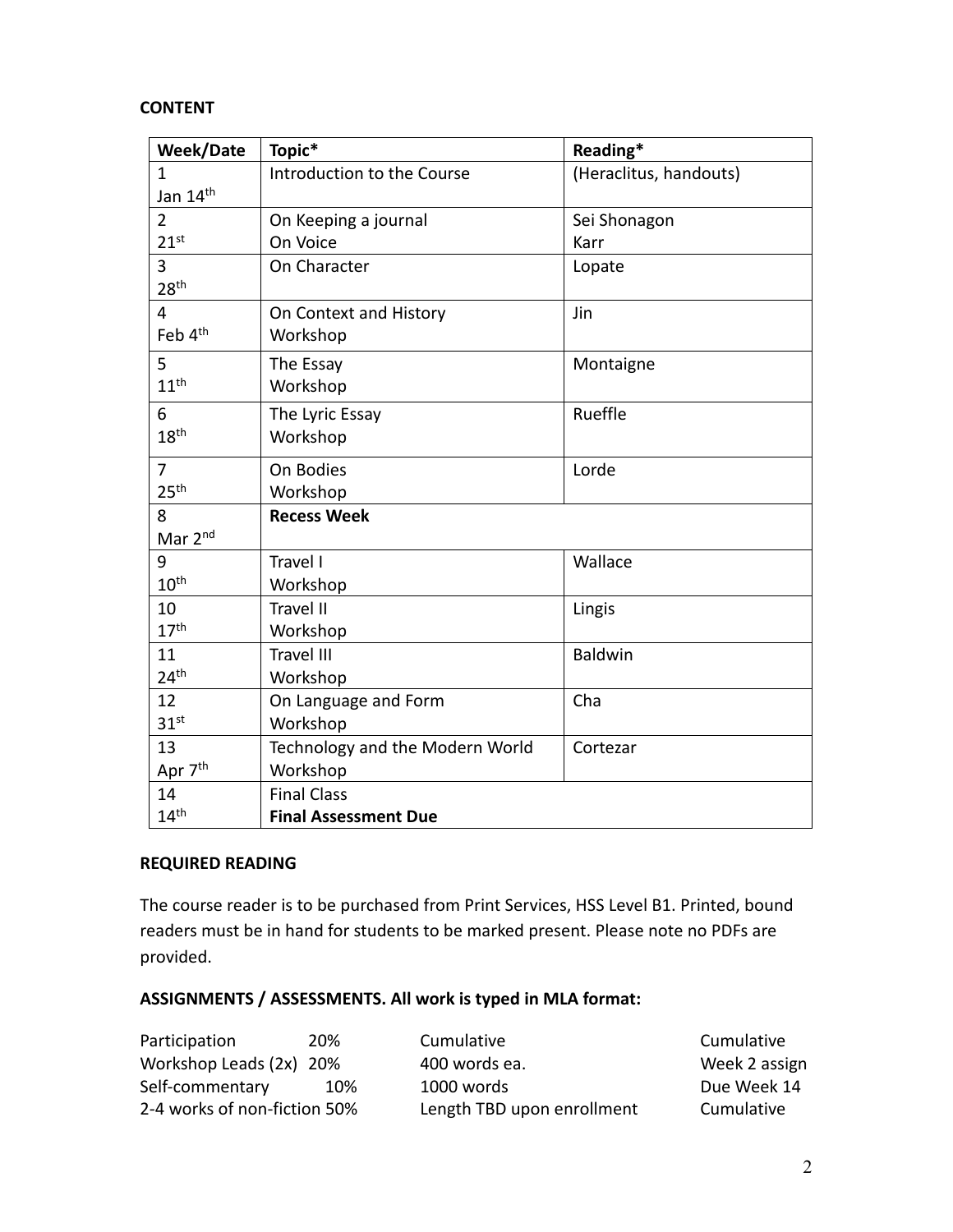### **Nature of the workshop**

The workshop is a classroom format where students and professor meet (envision a round table) to discuss our work in order to deepen and strengthen our relationships to the art. It depends on students who are respectful, thoughtful, and engaged. We assume that everyone in the class is an artist committed to improving their craft and we will treat each other and our work with the respect and effort it requires and deserves.

Our critical thinking is focused on improving each other's work. To "workshop" a text in this class means we will *not* read it like university students, closely analyzing meaningful sections and sentences. It means reviewing a text carefully and attentively, as a writer preparing the gift of their attention for a fellow writer. It means avoiding qualitative statements (like "it's good," "it's bad" – "I like it," "I don't like it") at all times and, instead, to ask questions about each text:

- What techniques and strategies does the writer use to create an effect?

- Are they effective choices for this particular text? Why/why not?

- How is this text most itself - how is it alive? What are its strengths, its dynamics, its assumptions?

- Where, if any, are there moments it fails to be itself?

# **Descriptions of Assignments: Participation**

Participation means active engagement with the material, both published and unpublished. It is essential for your success and ours. It means being present and prepared. The minimum required is: coming to class on time with printouts of the reading – the course reader and your peers' workshop materials – and your responses annotated by hand. Typed responses are also acceptable. Producing feedback after class is over is not acceptable.

We have a variety of activities by which to be engaged. I know everyone learns differently and expresses their interests differently. Those who have difficulty being vocal in class will compensate by the depth of their comments on their peers poems.

Critically, participation means sharing your own workshop materials with your classmates by the deadline so that they have time to really think about your work and respond to it meaningfully. The deadline is the week prior your workshop: by midnight on the Thursday before class. One failure to upload on time will result in the loss of half of your participation mark. Two means a zero.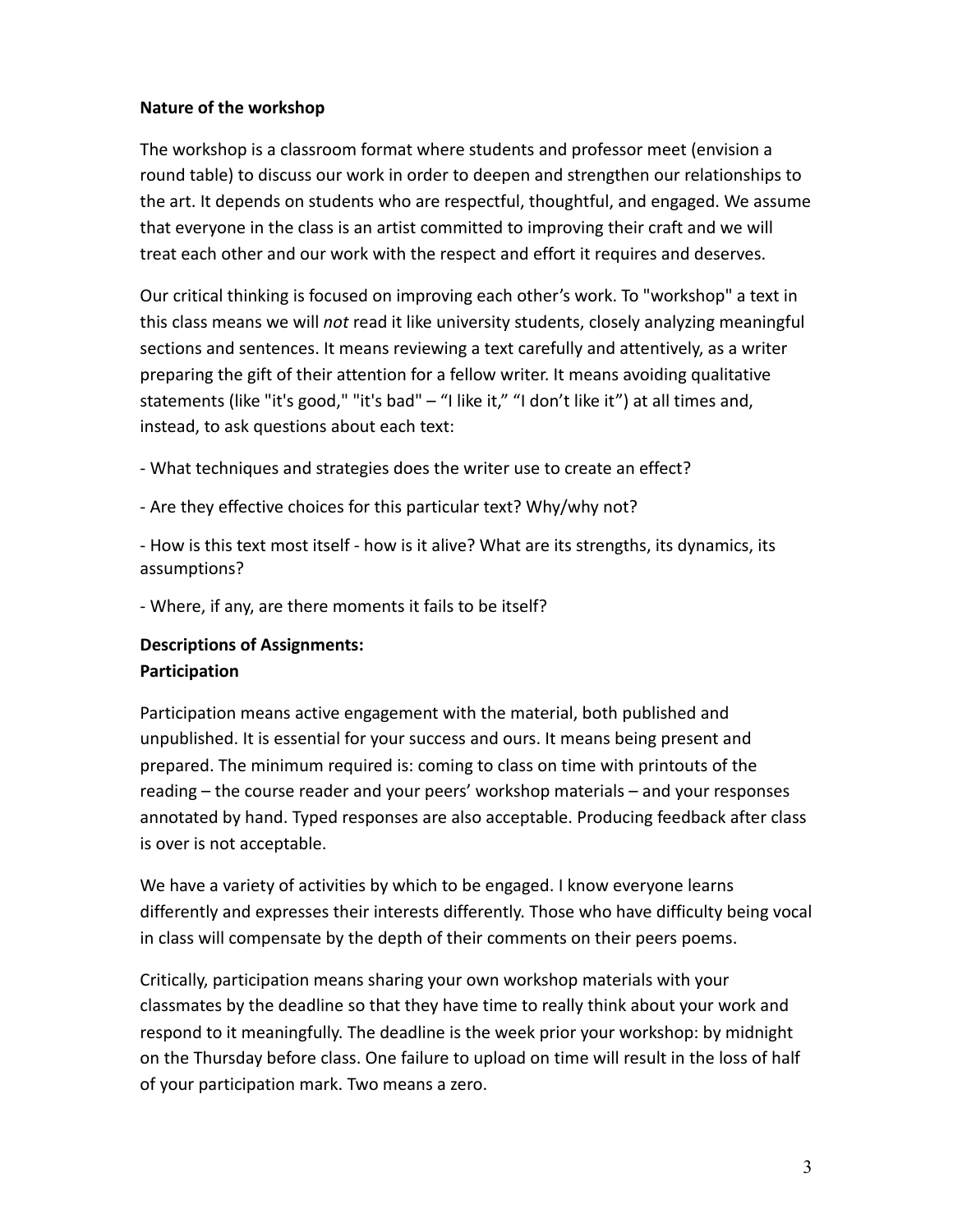# **Workshop Leads (Two)**

Your workshop lead is a typed, double-spaced, 400 word reading response to the work of a classmate up for workshop. Your comments will begin our class discussion. The workshop lead is **not a close reading of the text***.* It consists of three parts, roughly one paragraph each: (1) your characterization or interpretation of the text that describes the kind of text it is and what it does for literature, (2) quotes that support your characterization, and (3) a clear, logical explanation of how the text you cite supports your characterization. It is a concise, incisive work of literary analysis. Two copies – one for the writer, and one for the teacher – are due in class. You submit two leads over the course of the term.

#### **Self-commentary**

Your 1000-word essay can take many forms (reflective essay, a critical essay, a manifesto, some form of reading journal or a statement of aesthetics, for instance, as noted above). Generally speaking the easiest and most effective way to write a self-commentary is to compare your most recent work to older work, using specific references to work in your workshop submissions to chart your development and evolution, and making a convincing description of your current methods and goals. Your self-commentary is a short assignment but it is in some ways the capstone to the course: an articulation as cogent, clear, and forceful as you can make of what you value in writing: the conversations that happen around non-fiction and what it makes you think about.

#### **Assessment notes / general guidelines / rules of the game:**

An unexcused absence will not affect your participation mark. A second unexcused absence will lower it a full letter grade and a third will result in a zero for the assignment.

Missed class periods do not excuse the requirement of providing feedback for workshop. Notes for all workshop materials are to be provided by PDF as an email attachment to your prof within forty-eight hours of the end of class you missed.

Arriving more than 20 minutes will be counted as an absence.

Failure to upload your own workshop materials to BlackBoard by Wednesday midnight will result in your participation mark being lowered by one letter grade.

All graded work is to be typed according to MLA format. Please review MLA format at OWL MLA now if you're not intimately familiar or coming from another major or discipline.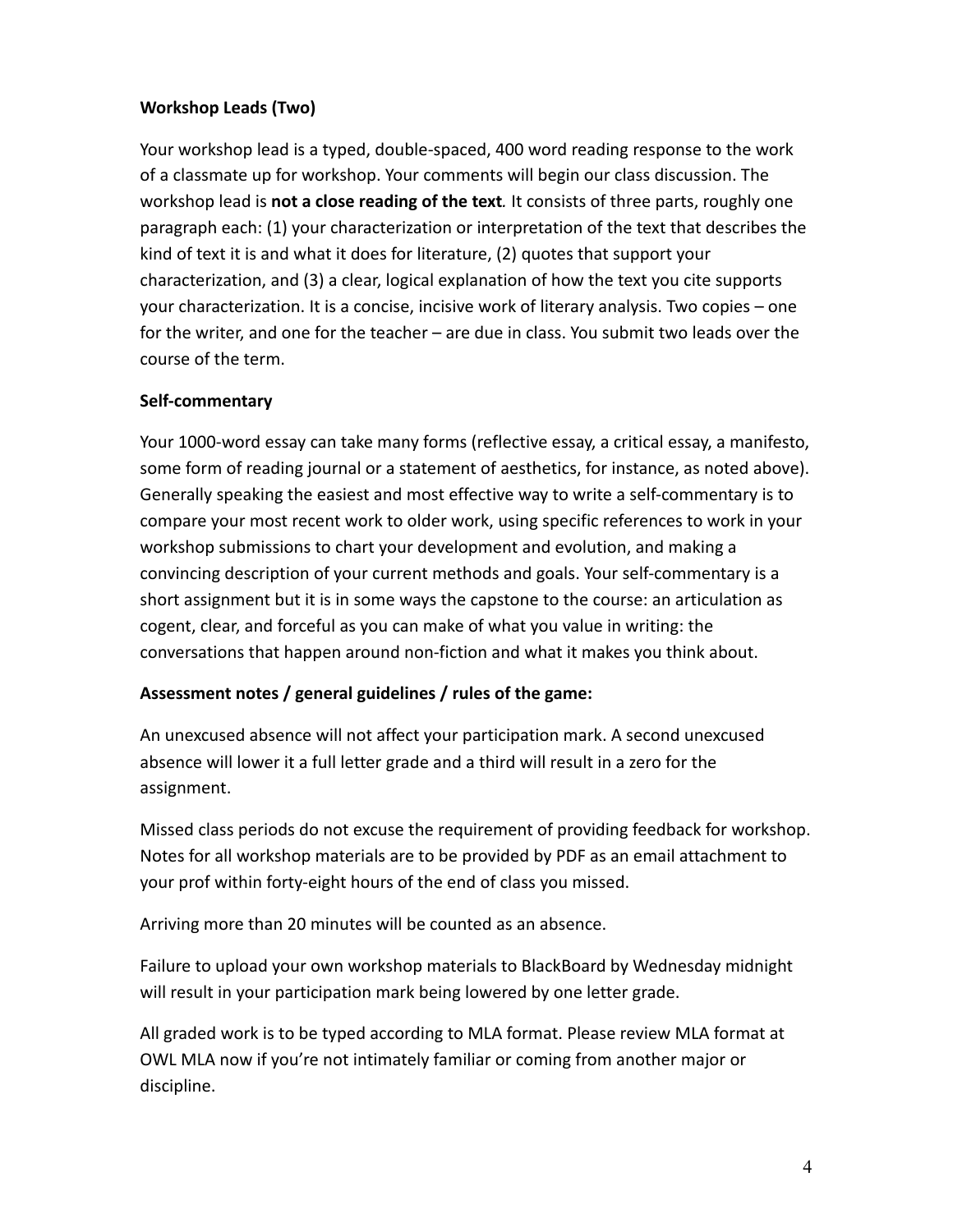Late work will be penalized according to departmental and university policies unless arrangements are made with the instructor at least 48 hours before the due date.

Emails to me will be answered within 48 hours. Emails about assignments that are due within 48 hours will not receive a response.

Plagiarism is a serious academic offense. It's very easy to spot, especially in a creative writing class. Don't do it. If you're tempted to do it, this class is not right for you and you should definitely take a different one. If you do decide to steal someone else's ideas, words, or work (which includes unacknowledged collaboration), the university process will be activated and a hex shall be upon your head.

### **APPENDIX 1: Workshop Learning Agreement and Feedback Guide**

Workshops are an integral part of any creative writing class. At least twice during the semester you will present written work to your colleagues for discussion and critique. Use this workshop time to help you prepare for assessment. A schedule of allocated dates for these workshops will be drawn up within the first few classes. If you forget to bring in work to class, you will be responsible for distributing this work by email. Ensure you have your class's email addresses at the start of the semester.

# **Learning Agreement**

The purpose of creative writing workshops is not only to provide your work with an audience, though this is important. It is always useful to test the success of your writing on a community of readers in order to gain an idea of what works (what communicates or "carries") and what doesn't. You can then think about *why* some things succeed and others don't. This process of workshop-generated reflection is key to good revision and to informing the critical self-commentaries that form part of all assessed assignments.

But there is more to it than that. In submitting your work for discussion you are providing us – the group – with an opportunity to think about some of the key issues in creating stories, poems, novels, and scripts. These issues may be technical, ethical, perceptual, philosophical... And it isn't just you – the author – who benefits. In analysing your work, we are all pressed in to thinking about the issues your work raises.

The workshop provides us all with an opportunity to learn, regardless of whose writing is under discussion. For this reason it is crucial that you participate in every session. Your participation will benefit you as much as the person whose work is being discussed.

Although undertaking studies in creative writing demonstrates willingness to engage in the workshop process, not everyone enjoys having their work discussed, let alone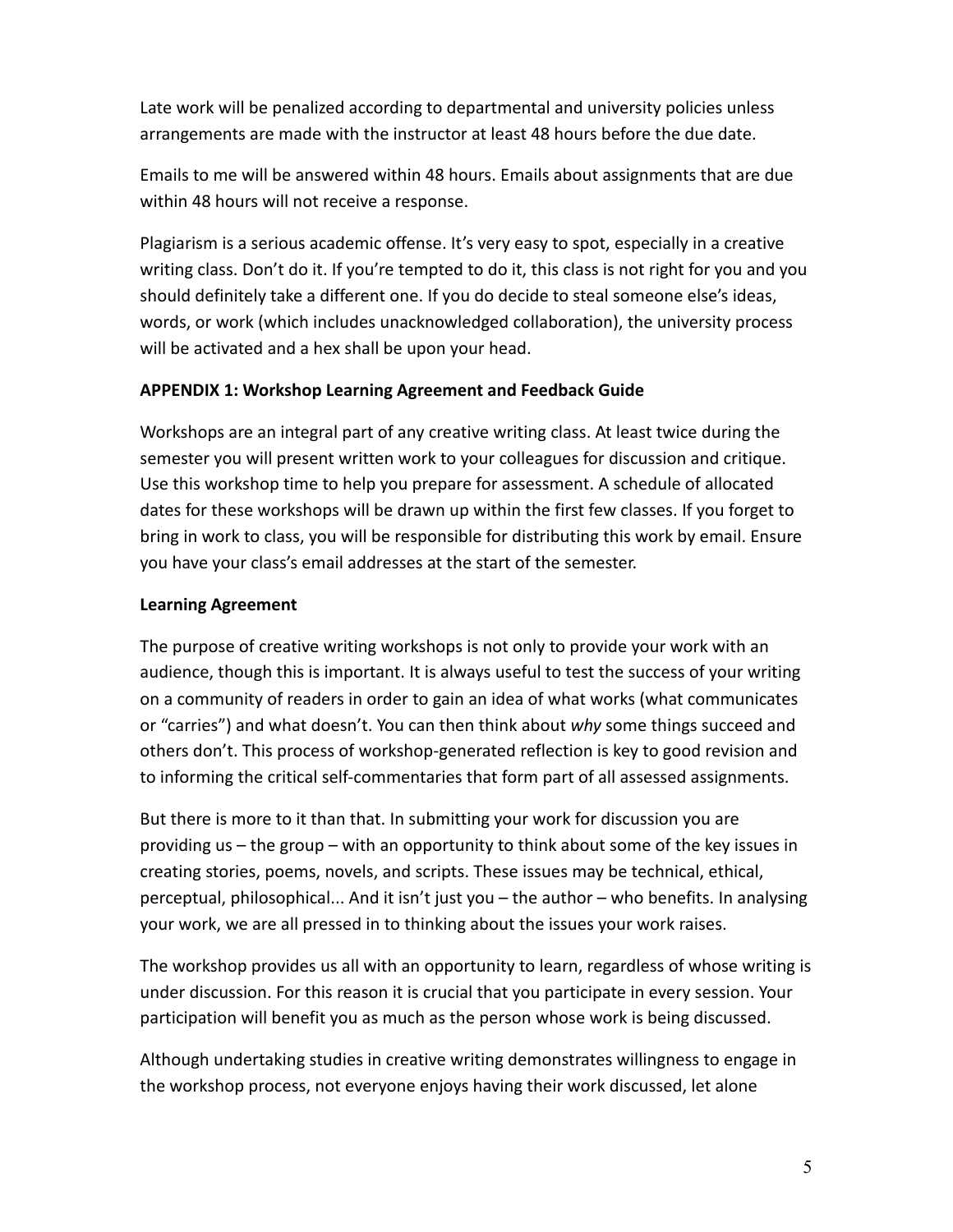dissected; not everyone feels comfortable in the spotlight. It *can* be a trying experience. It can also seem quite at odds with the day-to-day reality of writing, which usually involves silence and solitude. Even those of us who do feel at ease may struggle to cope with certain kinds – and levels – of criticism. It is therefore important that your criticism be constructive.

In order for your criticism to be constructive, you should endeavor to identify and praise what does succeed before you go on to talk about what might not. And in discussing what works less well, you should try always to think about solutions, remedies, the ways in which a difficulty might be resolved. What is the problem exactly? How do you think it might be fixed? Bear in mind that the improvement of technique and structure – insofar as these can be separated from theme and from one's personal philosophy – is our primary focus.

Needless to say, whatever your feelings about the writer, it is the work you should be focused upon. The workshop is not a place to air personal grievances and the work itself should never become a pretext for other kinds of criticism. This guideline for conduct should, naturally, apply to correspondence outside the classroom as well. Moreover, the confidentiality of someone else's written work must be respected; that which is meant for discussion in the workshop should not be shared elsewhere.

### **Feedback guide**

The writing workshop is an opportunity for you to share your creative writing in progress with the group, but also an opportunity for you to aid in the development of others' work. There are a few guidelines for giving and receiving feedback which will make the sessions as productive and useful as possible, so please bear them in mind. Refer to this list if you get stuck when giving feedback.

#### **Giving Feedback:**

- Give an overall response at the end that is positive and supportive and balances criticism with praise. Think 'critical sandwich' – a positive comment, followed by a more critical, questioning comment, followed by another positive comment.
- Everyone is expected to contribute in class, bear in mind the above when making comments in class.
- Avoid psycho-analysing the writer, assuming their work is biographical, or giving comments that are personal in any way.
- It is useful to write comments or mark/underline your copy, then give this copy to the person presenting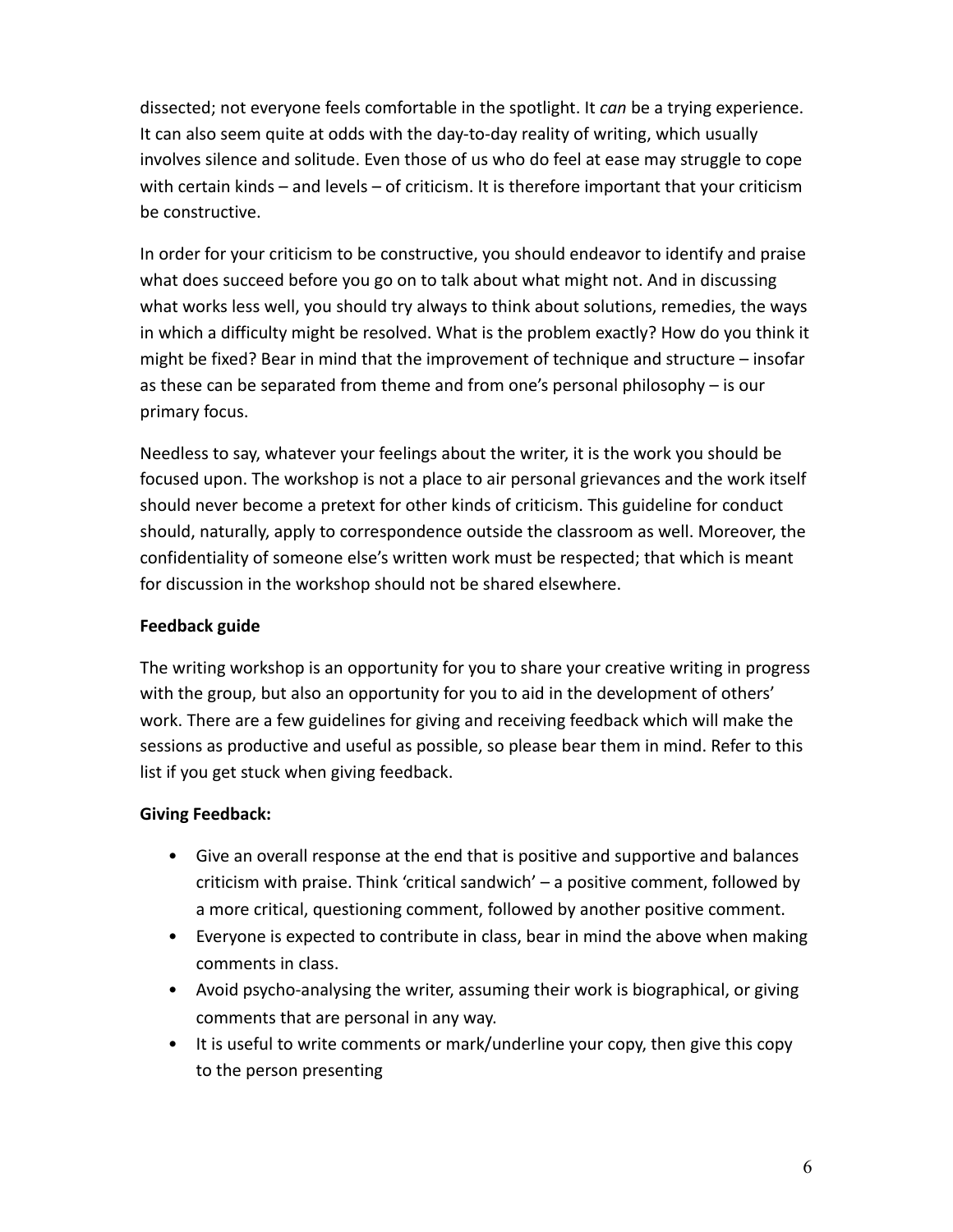### **Things to consider when giving feedback:**

- **Initial impressions:**
- What's your 'gut feeling' about the piece, what first impressions do you have?
- When you have read it, what remains, are there certain images or ideas that linger in your consciousness?
- What are the most significant aspects of the piece?
- What were the strongest images or ideas?
- Did it feel fresh, original or distinctive?
- Was it hard to put down?
- What are its strong points? Its weaker areas?
- Does it feel complete?
- Are you left with a sense of satisfying mystery, or confusion?
- What do you think the piece is about?
- Did the piece provoke thought?
- Does the piece feel complete, rounded, or like a fragment? After the initial impressions, you need to focus on more technical areas.
- **Please make sure you read all the work that is due to be workshopped that week and make notes on the work to help you participate in discussion**

#### • **Receiving Feedback**

- Remember you are in the privileged position of having a cross-section of your potential readership spending lots of time looking at your work in detail.
- During feedback in class it's useful to stay silent for the initial feedback. This avoids leading the reader towards a particular interpretation of your work, and means you will get an outside view of your writing.
- Be open to feedback and see it as a positive way to improve and develop your work.
- Don't take more critical comments personally, instead think constructively about how you can use that information to improve your work.

#### **APPENDIX 2: HSS English Division: Definition and Penalties for Plagiarism Definition**

Plagiarism (from the Latin word for 'kidnapper') is the deliberate or accidental presentation of someone else's ideas or words as your own. This includes:

- The unacknowledged use of words, images, diagrams, graphs, or ideas derived from any source such as books, journals, magazines, the visual media, and the internet.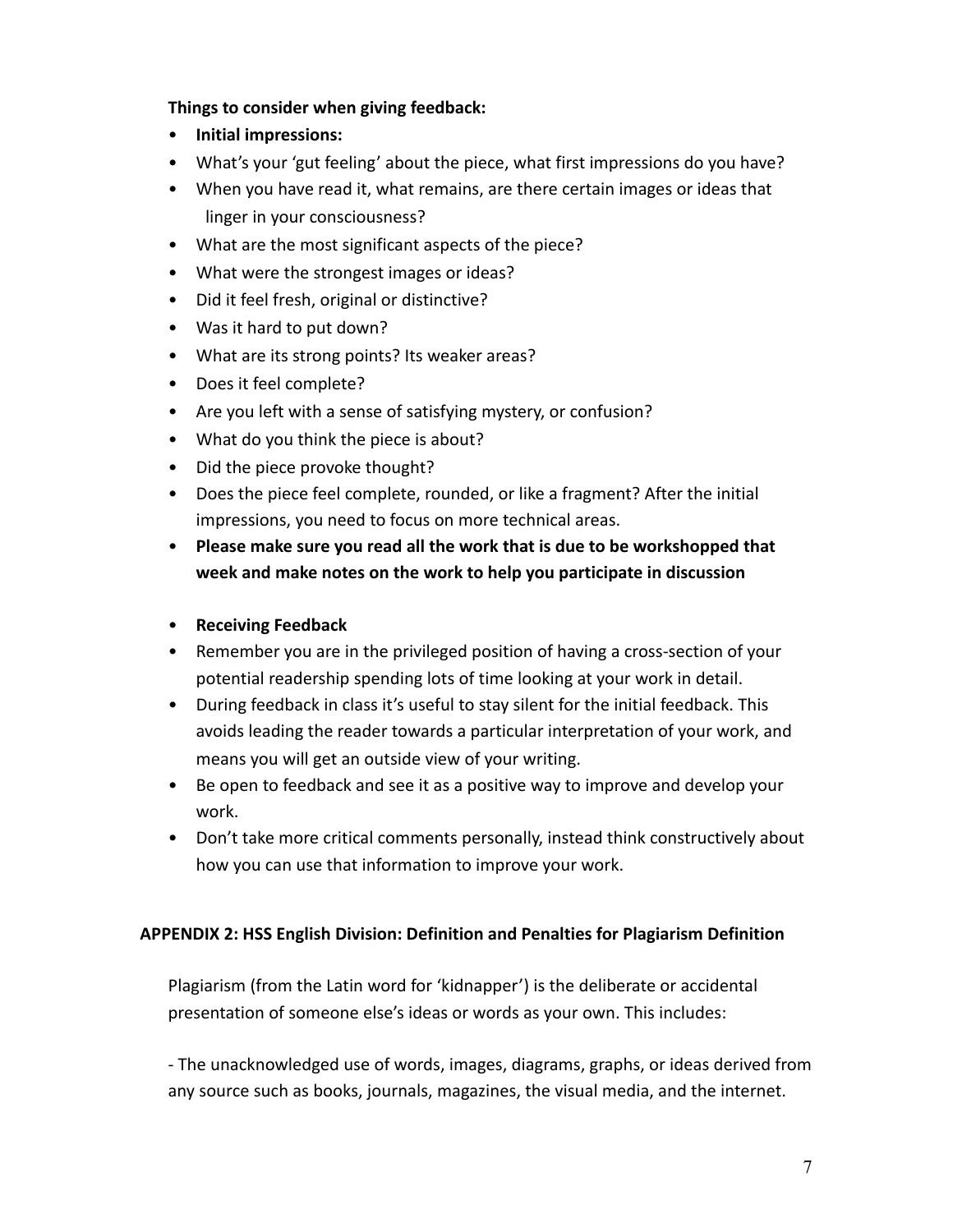Note: cutting and pasting words from the internet into your own essay, even if you reword them, is still plagiarism.

- Copying the work of a fellow student, having another student write one's assignments, or allowing another student to borrow one's work.

- Buying and/or copying essays, assignments, projects etc., from the internet or any other source and handing them in as your own.

Please bear in mind that your lecturers know the subject and have read widely. They therefore can spot unreferenced quotations, and can tell the difference between university level writing and that of published scholars.

### **Penalties**

• If a first year student is caught plagiarizing, and it is the student's first offense, the student will have the opportunity to rewrite the paper with one grade reduction.

• After the first year of studies, it is expected that a student thoroughly understands the implications of plagiarism. Thus, after the first year, or if a student is caught plagiarizing a second time, the student will receive an F for the assignment.

### **Why plagiarism is academically dishonest**

• The unacknowledged borrowing of another's work is theft.

• Independent and creative thinking, as well as intellectual responsibility, are fundamental to a humanities education, and cannot be developed if one simply borrows the work of another.

### **How to avoid academic dishonesty**

### *Plagiarism*

• If you use an author's exact words, you must put them in quotation marks. If you paraphrase another's ideas, you again must indicate the source to your reader.

- Facts and statistics that are not "common knowledge" must be referenced.
- Be sure to use the method of citation recommended by your professor.
- If in doubt, it is always best to reference your material.

• Remember that your lecturer wants to see your ideas and interpretations. Avoid excessively quoting secondary sources and show your reader your thinking.

### *Collusion and complicity*

• Ask your lecturer if you are allowed to work on assignments in groups.

• Get the approval of your professor if you want to hand in material that you have already submitted for another course.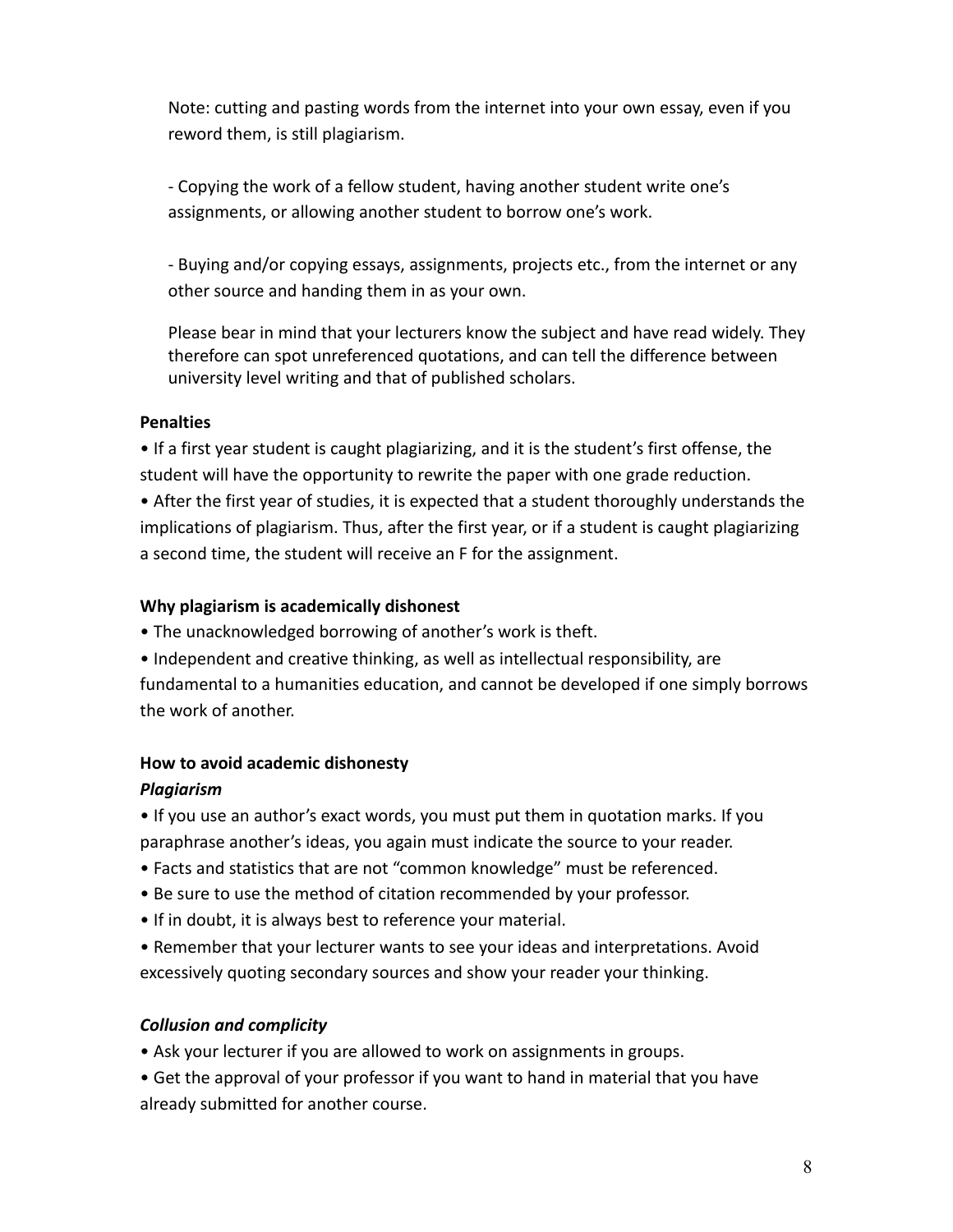• Do not allow students to copy your work (including work from previous semesters).

• Follow the examination rules set out by the university.

If you still have questions, please ask your professors, or consult the website: http://www.plagiarism.org.

Sources for this document:

*The Little, Brown Essential Handbook*. Ed. Jane E. Aaron. New York: Pearson Longman, 2006.

# **ADDITIONAL NOTES FOR CREATIVE WRITERS:**

The conventions for acknowledgement in creative writing are somewhat different to those for acknowledgement in academic writing, but NO form of intellectual dishonesty is acceptable. It is acceptable to appropriate material from source texts, AS LONG AS your use of these texts is acknowledged, is within reason, and demonstrates substantial independent and creative thinking of your own.

There are a number of ways to acknowledge the use of source texts in creative writing, and these vary according to your stylistic imperatives, the level of dependence on the source text and the level of familiarity your audience is likely to have with the source text. For the purposes of this course, you need not always use quotation marks for quoted material if this interferes with your stylistic imperatives (they may be intrusive in a poem, for example). You MUST, however, acknowledge any source texts you use through reference integrated into the work itself, through footnotes or through endnotes. Do not "borrow" work from friends, books, the internet, song lyrics or any other source without acknowledgement, as this counts as plagiarism.

### **APPENDIX 3: Critical Self-Commentary Guide**

All creative work relies to some extent on instinct. As a writer you need a feel for the rhythms and textures of the language, for the shape of a phrase, the weight of a word. You need to be responsive to the promptings of your imagination. You need to be sensitive to the subtleties of human behaviour.

Instinct, however, will only take you so far. You also require a sound understanding of the conventions of writing. You need a solid grasp of the techniques for creating poems and stories. You need to be capable of careful redrafting and editing, and you need to be attuned to other writing and how you might learn from it: every good writer is first of all a good reader.

In other words, the process of writing is both instinctual and highly self-aware. For this reason all our creative writing courses carry some element of critical self- commentary.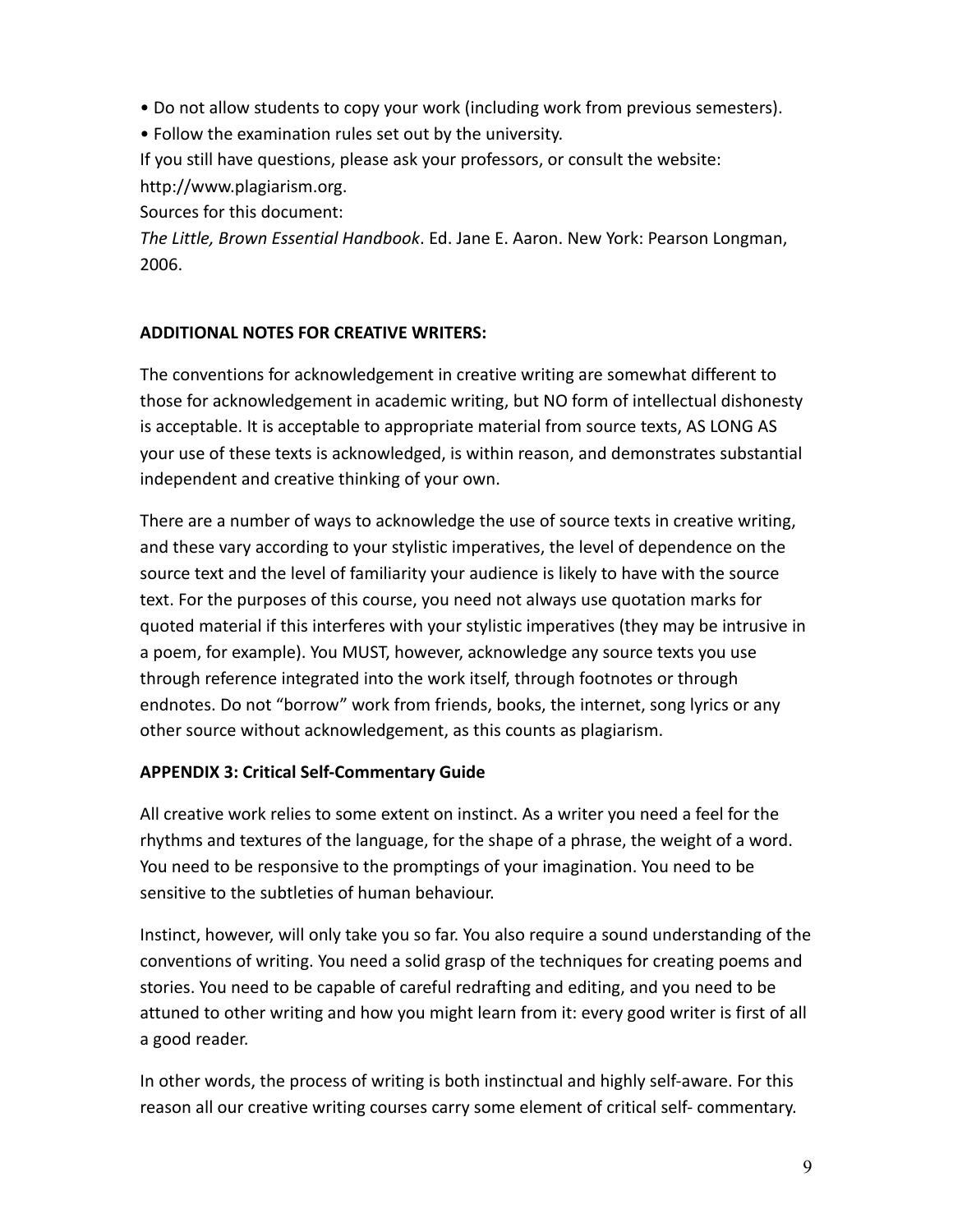The purpose of the self-commentary is to provide you with an opportunity to consider your own creative processes. Here you might account for the ways in which your reading has influenced or guided your writing, in terms of both theme and technique. You might comment on the technical difficulties you have encountered and the strategies you have employed to overcome them. You might attempt to place your creative work in the context of your wider critical studies.

Among the questions you might seek to answer in your self-commentary are these: How are you a writer of a particular cultural/historical context? What problems did you run into, and what steps did you take to overcome them? What techniques have you learned from other writers? What were your thoughts at each stage of composition, and what gains did you make in the process of redrafting? What insights did you gain *as a writer*  from your reading? And what do you think you have learnt in producing this work, both as a writer and as a reader of other writings?

To help guide your reflections it might be useful to keep a writer's journal over the course of the semester. Here you can chart the journey you make from conception to completion. You can divide the process of composition into stages and make notes on each stage. You can analyse the issues that arise, and set down your anxieties, and explore some potential solutions. You can register your responses to class exercises and workshops. You can keep a detailed log of your reading.

Such a journal would not be submitted for assessment. However, you could draw upon it when writing your self-commentary. You could quote from it directly.

When you submit work for assessment I do not expect you to demonstrate your progress by including earlier drafts of your poems or stories. You may however quote from these earlier drafts in your self-commentary, giving a considered account of how your writing has developed.

What I am looking for is self-awareness, an ability to comment in a writerly way on your writerly processes and perhaps make a literary-theoretical critique of the end product.

You should be reflecting intelligently on your experience of writing and showing a genuine understanding of the issues raised in class. I will be looking for you to demonstrate an ability to examine your own work in the light of these issues and to refer to any set reading as appropriate. You may also draw on your knowledge of critical theories and theories of creative writing, using the appropriate critical vocabulary. I will also be looking for evidence of an ability to place your own work within larger critical and cultural contexts. You should be able to demonstrate a critical awareness of some key issues of literary production - such as, for instance, questions of authorial control